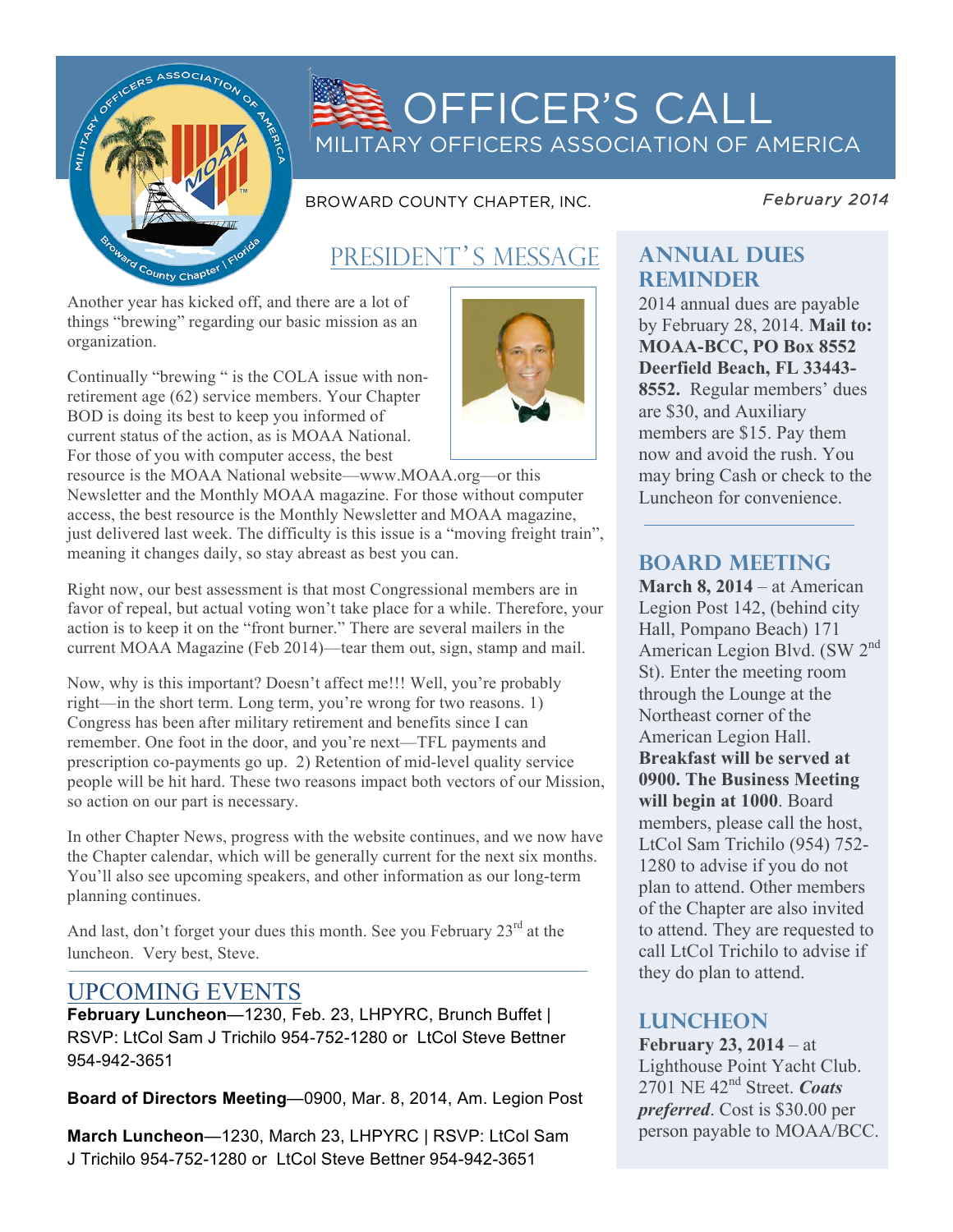

## CHAPTER CONCERNs AND INFORMATION

In order to inform Chapter Members about the interests, needs and concerns of their colleagues, this recurring column will provide Chapter members with the opportunity to share joys, concerns and information with each other and strengthen the bond we have, as brother and sister officers of our Nation's Military Services. It is our hope that members will advise the Secretary of the positive items and events of interest in their lives, as well as illness or other sad events for which their fellow members may want to express their sympathy or encouragement. Please remember other members who are ailing and unable to join us for our meetings and socials. They would all like to receive calls or visits, and would appreciate your concern and best wishes.

All members are encouraged to relay information to the **President, or 3rd VP | Dr. Ronald Anderson, USPHS at 954.941.6189**, or other officers of the Chapter, so that we can respond and offer assistance.

#### *Chapter elected officers include:*

*President*: LTC Steven Bettner |USA 954-942-3651 *1st Vice President*: LtCol Sam Trichilo |USAF 954-752-1280 *2nd Vice President*: LtCol David Harper |USAF 954-249-8868 *3rd Vice President*: Dr. Ronald Anderson |USPHS 954-941-6189 *Secretary*: Jean Bettner 954-942-3651 *Treasurer*: LtCol Charles Radoy, USAF 561-733-7276 *Legal*: CPT Ed Fink |USN 954-524-2889 *Chaplain*: LTC Ronald Burgess |USA 954-450-8823

## CHAPLAIN'S CORNER message on: the family

This is February, a time when our hearts turn to love, marriage, and the family (President's Day aside). What is a family? One wellknown pastor has defined the family this way:

"It is the smallest unit of society. Planet earth is made of continents, made up of nations, made up of states, made up of communities and made up of families.

The family is a little town, a tiny state, a mini-nation. In government more often than not, the family is an autocracy, rather than a democracy.

- The husband is a king
- The wife is a Queen
- Every son is a prince
- Every daughter is a princess

At best, this form is a benevolent autocracy. The king holds court from time to time to confer what is best for his subjects. His heart beats with love for all his loyal and loving countrymen (men and women).

Here is a government where every citizen has a hot-line to the head of state. The family is the one institution where any member can reach the top man (or woman) at any time.

As a mini-nation, the family has a unique diplomatic corps. In this, the smallest of all countries, every member from child to adult, is an ambassador-at-large. Every member, young or old is made to feel that as he or she moves in other countries, cities, circles, or communities, outside his family borders. He/she is an ambassadorat-large for the family. From childhood he/she is taught, rightly to be at his or her best behavior

while away from home, or in the company of others outside the family circle.

As a tiny nation the family has a most unique economic system. "A voluntary sharing of money is the quick and natural thing to do whenever a crisis arrives. Here a sick child can receive unlimited and unrecorded welfare without embarrassment. The king or Queen will sell the land he/she owns, and risk walking the street in rags if necessary to save the life, health and welfare of one of his or her beloved children.

One of the most creative solutions to psychological problems today is group therapy. Why do we need group therapy? What we are trying to do is create families!

A family is a place where a few people, two, three, four or more form a caring sharing bearing, daring, small therapeutic fellowship. In this small group the members are blunt at times, even cruel with each other; still, they love each other deeply.

The family is a group that you know will take you in when you come back, knocking on the door, and you know they will still love you even when they have heard and seen you at your worst. Here is the one group that will take you in when the world shuts you out. Here is the one circle of persons who will care enough to cry over your hurts when no one else gives a thought about you."

What is the secret of such a home? It is the love of God at work in human lives loving, lifting, and helping people who are hurting, even those, especially those, in our own household.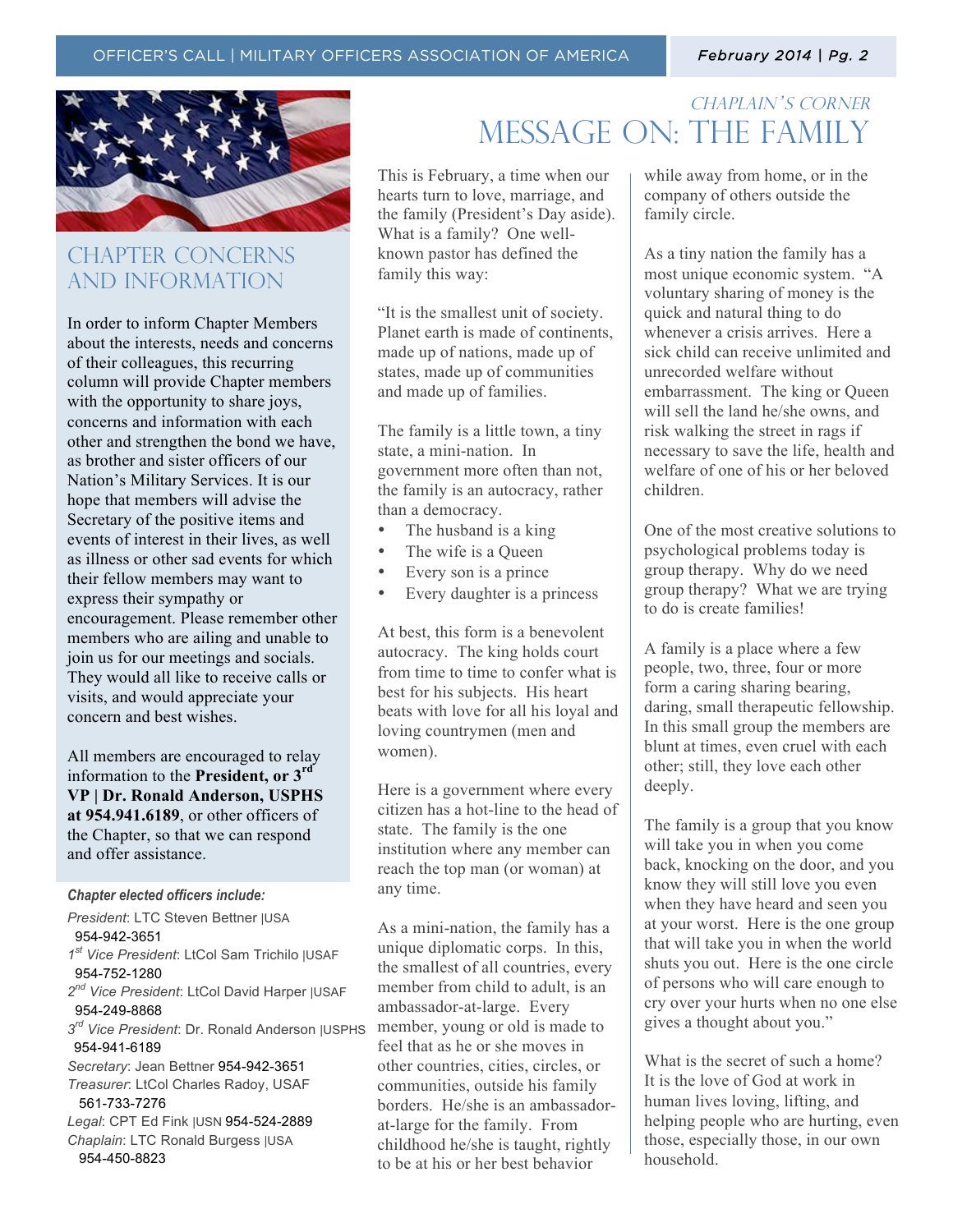#### OFFICER'S CALL | MILITARY OFFICERS ASSOCIATION OF AMERICA

#### *February 2014 | Pg. 3*

## Speaker of month: Bruce Smith

Bruce Smith is the Military Treatment Facility (MTF) Senior Program

Development Executive, Federal Pharmacy Services Division, Express Scripts, St. Louis, Missouri. He partners with and oversees program development at all Department of Defense (DoD) MTF's in collaboration with the Defense Health Agency on all matters in regards to the pharmacy benefit program for the DoD.



Bruce Smith is from St. Louis, MO and

now lives in Tacoma, WA with his wife Amy. He is retired United States Air Force and retired from the Air Force in 2007.

#### **EDUCATION**

- Master's degree in Human Resource Development, Webster University
- Bachelor's degree in Management, University of Maryland
- Associates Degree in Health Care Administration, Community College of the Air Force

#### **EXPERIENCE**

- August 2011 Present, MTF Senior Program Development Executive, Express Scripts, St. Louis, Missouri
- January 2008 August 2011, TRICARE Regional Provider Representative, TriWest, Tacoma, Washington
- May 2007 December 2007, Project Manager, General Dynamics, Frederick, Maryland
- July 2005 May 2007, Force Manager, Health Services Management, United States Surgeon General's Office, Washington D.C.
- July 2002 July 2005, Superintendent, Clinical Medicine Flight, Little Rock AFB Clinic, Jacksonville, AR.
- December 1996 July 2002, Health Services Management Instructor/Instructor Supervisor & Technical Writer, Sheppard AFB, Wichita Falls, Texas
- December 1993 December 1996, Assistant Administrator, Ramstein Clinic, Ramstein Air Base, FGR.
- December 1991 December 1993, NCOIC, Medical Readiness, Lajes Field, Azores, Terceira, Portugal
- April 1987 December 1991, Outpatient Records/Resource Management Clerk & NCOIC Mobility, Mather AFB, Sacramento, California

#### **CHAPTER WEBSITE: www.browardmoaa.com**

### CHAPTER MEMBER ON THE MOVE

LTC USA-Ret Darryl Wright joined the

Chapter in 2012.He retired from the Army after 22 years. His last assignment was at SOUTHCOM, where he was a member of the Public Affairs Office.

![](_page_2_Picture_26.jpeg)

During his career, Darryl served two combat tours in Iraq, as well as a peacekeeping tour with the UN in Iraq.

Post retirement, Darryl is the founder and owner of Vivam Vita. As an entrepreneur, he helps fellow entrepreneurs run, grow, and protect their businesses by providing them comprehensive support through an array of personalized services, resources and tools.

Darryl resides here in Ft Lauderdale, FL with the lovely Ms Ginger (GG) Yerovsek.

On Wednesday, January 29, 2014, the North Broward Hospital District officially welcomed Darryl to its Board of Commissioners. This is an At-Large Gubernatorial appointment. This is especially impressive because it required several direct interviews with Governor Scott.

North Broward Hospital District is the 10th largest American health care system. The Board exercises budgetary authority, selects the senior executive management, participates in the fiscal management, provides taxing authority and determines the scope of services to be provided to the community. Next time you see Darryl, congratulate him on his achievement.